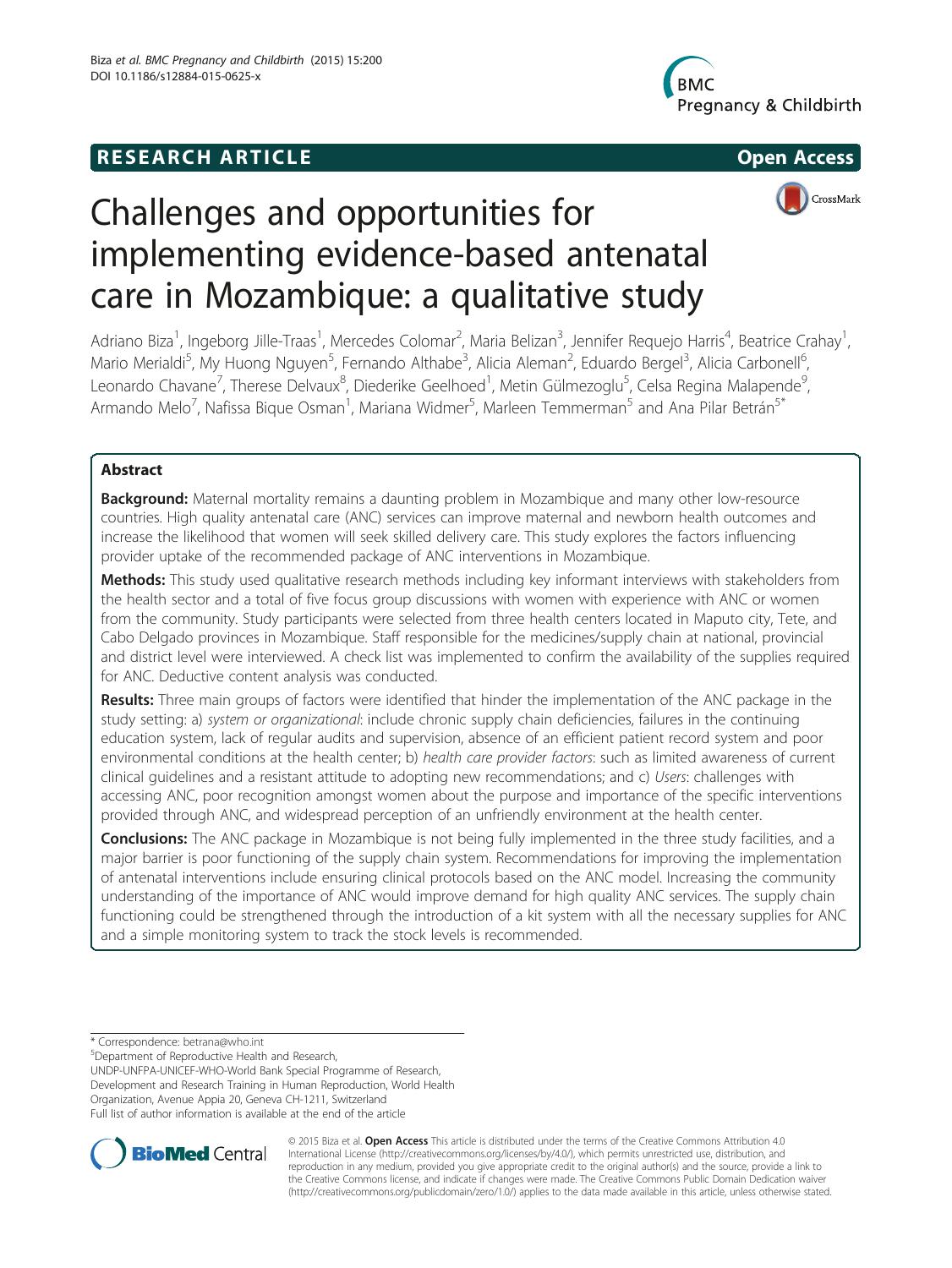# <span id="page-1-0"></span>Background

Maternal mortality remains a major problem in many resource-poor settings. Estimates show that approximately 289,000 maternal deaths occurred in 2013, 99 % in developing countries. Although this estimate represents a decline of 45 % from 1990 levels, 40 countries, including Mozambique, are still experiencing high levels of maternal mortality (maternal mortality ratio equal to or greater than 300 maternal deaths per 100,000 live births). Mozambique's maternal mortality ratio was 480 per 100,000 live births in 2013, indicating that urgent efforts are needed if the country is to achieve its Millennium Development Goal 5a target of 258 maternal deaths per 100,000 live births by 2015 and expand access to needed services for all women post-2015 [[1\]](#page-9-0).

Antenatal care (ANC) is an important determinant of safe delivery [\[2](#page-9-0)] and represents a key opportunity for reaching pregnant women with services that can improve their health and the health of their unborn baby [[3\]](#page-9-0). ANC can reduce maternal and perinatal morbidity and mortality directly through the detection and treatment of pregnancy-related illnesses, and indirectly through the identification of women at increased risk of delivery complications [[4](#page-9-0), [5\]](#page-9-0). Associations found between ANC utilization and skilled attendance at childbirth also suggest that ANC can improve obstetric outcomes through promotion of skilled delivery care and counseling on birth planning and complication readiness [\[2](#page-9-0), [6, 7\]](#page-9-0).

In December 2008, the Ministry of Health of Mozambique launched the Integrated Plan for the Achievement of Millennium Development Goals (MDGs) 4 and 5. The plan included an integrated package of interventions for pregnant women, newborns and children under 5 years of age. The interventions recommended for pregnant women are based on the World Health Organization's (WHO) ANC model which includes the delivery of services scientifically proven to improve maternal, perinatal and neonatal outcomes [[8, 9](#page-9-0)]. Table 1 shows the elements included in each ANC visit in the context of the ANC package of the Ministry of Health in Mozambique.

A meeting of experts was convened in Maputo in 2009 by the Ministry of Health, the World Health Organization (WHO), the International Centre for Reproductive Health (ICRH), and the Flanders International Cooperation Agency (FICA) to discuss the country's early experiences with implementation of the ANC model. Health system deficiencies and lack of motivation and knowledge among care providers were identified as potential determinants of slow uptake of the ANC model.

To further explore these and other underlying factors responsible for the slow roll-out of the ANC model, the WHO, the Ministry of Health of Mozambique and the International Center for Reproductive Health – Mozambique (ICRH-M) launched a two-pronged study in 2010. The formative research component of the study, described in this paper, assessed the views of pregnant women attending ANC and women who had been pregnant recently as well as the views of health care provider on available ANC services, and supply chain factors hindering the implementation of the ANC model. The findings of this study were used to inform the development of an intervention to improve delivery of antenatal care to be assessed through a subsequent randomized controlled trial [[10\]](#page-9-0).

Table 1 Elements included in each ANC visit in the context of the ANC package

| Elements of ANC                                            | $1st$ ANC | $2^{nd}$ ANC | $3rd$ ANC     | 4 <sup>th</sup> ANC and following |
|------------------------------------------------------------|-----------|--------------|---------------|-----------------------------------|
| 1. Clinical physical examination                           | X         | X            | X             | $\times$                          |
| 2. Obstetric examination                                   | X         | X            | $\times$      | $\times$                          |
| 3. Measurement of haemoglobin level                        | X         |              | From 32 weeks |                                   |
| 4. Assessing proteinuria                                   | X         | Χ            | Χ             | Χ                                 |
| 5. Measurement of blood pressure                           | X         | X            | $\times$      | X                                 |
| 6. Performance of syphilis test and treatment              | X         |              |               |                                   |
| 7. Prevention of anaemia and deworming                     |           |              |               |                                   |
| 7.1 Deworming (mebendazole)                                | Χ         |              |               |                                   |
| 7.2 Ferrous sulfate + folic acid                           | X         | X            | X             | Χ                                 |
| 8. Prevention of malaria                                   |           |              |               |                                   |
| 8.1 ITP (Sulfadoxine-pyrimethamine)                        | X         | X            | $\times$      | X                                 |
| 8.2 Mosquito net                                           | X         |              |               |                                   |
| 9. HIV testing and counselling                             | Χ         |              |               | Χ                                 |
| 10. Vaccination                                            | Χ         | X            | Χ             |                                   |
| 11. Complementary intervention: Provision of ARV treatment | X         | X            | X             | X                                 |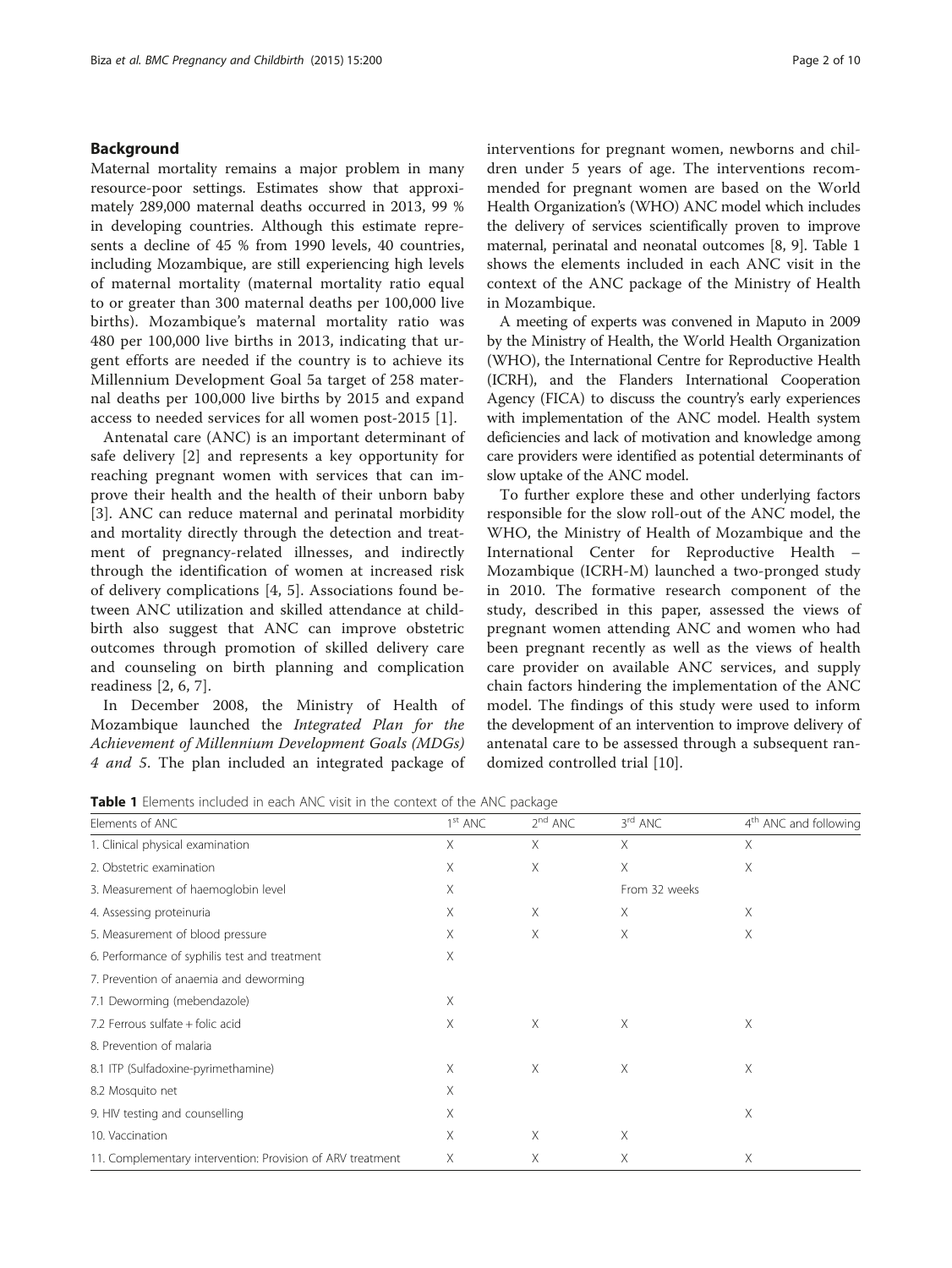# **Methods**

# Study setting

This was a cross-sectional study conducted between May and July 2011 in three health centers located in the provinces of Maputo city, Tete, and Cabo Delgado, each representing a distinct geographical region in Mozambique (south, central, and north). These health centers were purposively selected from among the 10 centers selected by the Ministry of Health for inclusion in the randomized trial. Among the 10 facilities in the trial, these three health centers, Montepuez (North), Matola (South) and Songo (Central) were the third, fifth and tenth in terms of the number of first ANC visits with 4182, 3276 and 1281 visits in 2011 (See Additional file [1](#page-8-0)). At the time of the study, none of the three facilities were fully implementing the WHO ANC model adapted for the Mozambique context (henceforth called the "ANC model"). Table [1](#page-1-0) shows the components of the ANC model.

# Data collection methods

To best gain an understanding of the barriers that hinder practitioners from delivering the evidence-based practices listed in the ANC model and women's underutilization of services in the study setting, qualitative methods were used. These included focus group discussions and semi-structured interviews designed for each type of informant. Table 2 presents information on the number of interviews and focus group discussions per province and from Maputo (the Ministry of Health at National level). A structured checklist to confirm the availability of supplies needed to provide all of the services included in the ANC model was also used. Participants in the focus groups and interviews did not consent recording of the discussions.

| Table 2 Health sector participant category and number of sessions held |  |  |  |
|------------------------------------------------------------------------|--|--|--|
|                                                                        |  |  |  |

| Category                                                               | Maputo City                                     | Tete Province | Cabo Delgado Province | Central MoH |
|------------------------------------------------------------------------|-------------------------------------------------|---------------|-----------------------|-------------|
|                                                                        | Number of interviews                            |               |                       |             |
| Health sector officer at national level (including officers for MCH)   | <b>NA</b>                                       | <b>NA</b>     | <b>NA</b>             | 5           |
| Health sector officer at provincial level (including officers for MCH) | 5                                               | 4             | $\overline{4}$        | <b>NA</b>   |
| Health sector officer at district level (including officers for MCH)   | 6                                               | 3             | 4                     | <b>NA</b>   |
| NGO representative                                                     |                                                 |               | 3                     | 5           |
| Supply Chain responsible (all three levels)                            | 3                                               |               | 2                     | 4           |
| Facility or Program responsible                                        |                                                 |               |                       | <b>NA</b>   |
| MCH nurse                                                              | $\mathfrak{D}$                                  |               | 2                     | <b>NA</b>   |
| Laboratory (responsible and technical staff)                           |                                                 |               | 2                     | <b>NA</b>   |
|                                                                        | Number of focus groups (number of participants) |               |                       |             |
| Pregnant women users of ANC care                                       | 1(8)                                            | 1(10)         | 1(7)                  | <b>NA</b>   |
| Women from the community                                               |                                                 | 1(13)         | 1(6)                  | NA.         |

NA Not applicable, MoH Ministry of Health

## Focus groups

Three focus groups were conducted with women attending ANC at the time of the study, and two were conducted with women living in surrounding communities who had a recent experience with ANC and delivery services. Women attending ANC at the time of the study were recruited if they had attend at least one ANC visit at the study facilities. Health facility staff assisted in identifying potential study participants until the quota of participants for each focus group was reached. In the surrounding communities, women were identified with the help of community leaders and the permission of district authorities. Focus groups lasted approximately 90 minutes and were held in locations convenient to the participants. Snacks and beverages were offered to participants.

All focus group discussions involved 7 to 13 women and were conducted by a team including a trained facilitator fluent in Portuguese and English, an observer responsible for taking notes (IJT or AB), and a translator of other local languages or dialects to help with communication. Facilitators were selected using the educational level criteria combined with experience in data collection methods through in-depth individual interviews and conducting focus discussions, or experience in community animation (See Additional file [1](#page-8-0) for more detailed information on the focus groups and facilitators).

# Interviews

Semi structured interviews were conducted with the following key informants: (i) health sector senior officers at national level in charge of policy and guideline development for maternal, newborn and child health (MNCH) including all aspects of care related to the ANC model; (ii) health sector senior officers at provincial level responsible for providing guidance on the content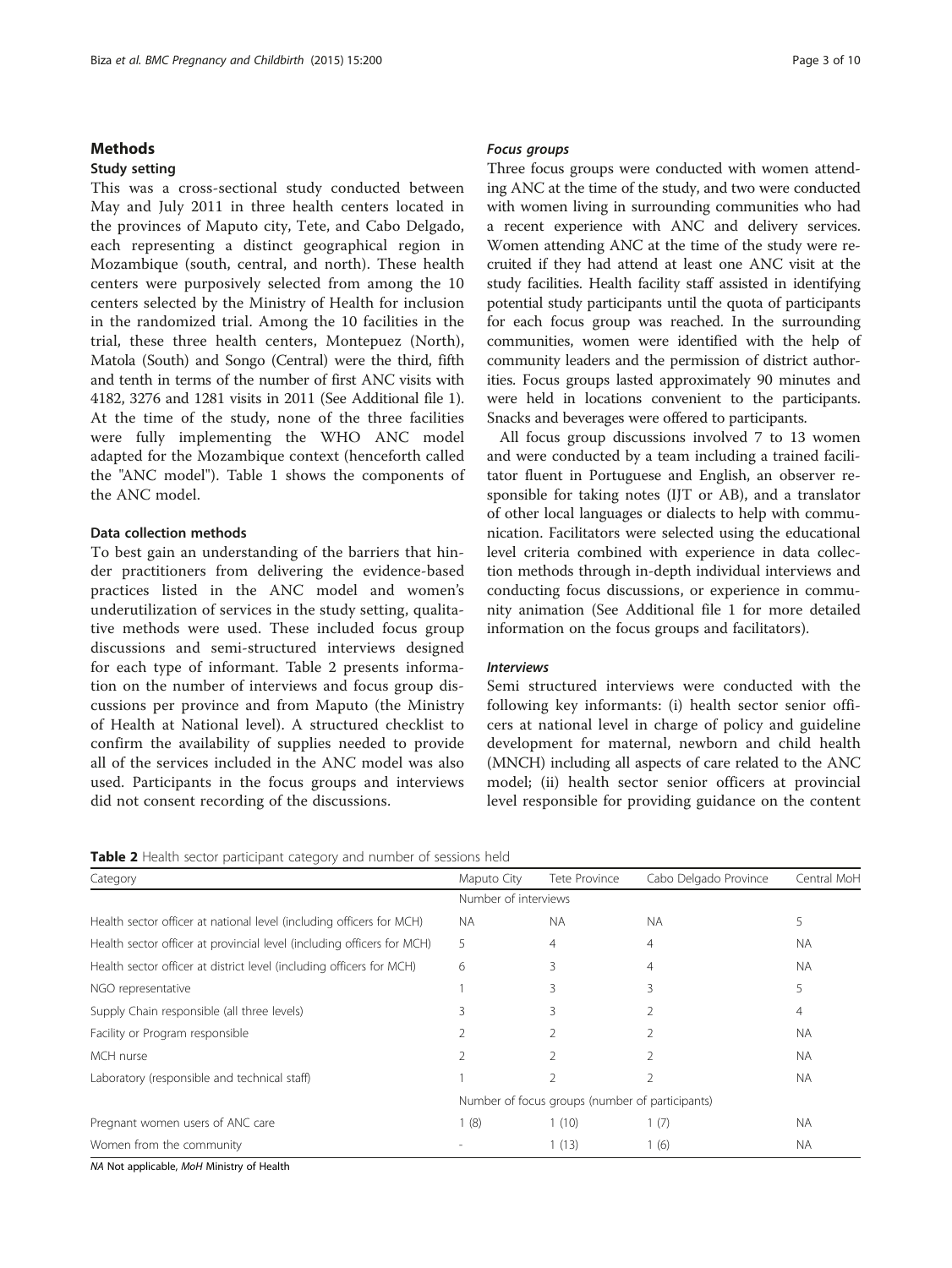of MNCH strategies and for monitoring the implementation of health programs at provincial level; (iii) health sector senior officers at district level in charge of supervising the quality of MNCH services including the supply chain management; (iv) Non Governmental Organizations (NGO) representatives engaged in supporting the delivery of maternal and child health (MCH) services and/or supply chain management; (v) staff at national, provincial and district level responsible for supply chain management of medicines and other health commodities needed for ANC services; (vi) MCH nurses responsible for delivering ANC services; and (vii) in each of the selected health centers, staff involved in supply chain management of the medicines and other materials necessary for full implementation of the ANC model.

The interviews were carried out by two investigators (IJT and AB) in locations convenient to the interviewee, and lasted approximately 1 hour. Notes were taken during focus groups and interviews, translated into English, and written up in Microsoft word.

# Structured check list

A checklist was used to assess the availability of equipment, medicines and other health commodities needed for full implementation of the ANC package. It was filled out during interviews with responsible staff in ANC consultation rooms, pharmacies, laboratories and storage rooms at the health center level, and by taking an inventory of stocks available in warehouses at the central, provincial, and district level. Registers were checked for information on stock-outs in the past. Two investigators (IJT, AB) worked closely with the staff from the Ministry of Health involved in supply chain management and logistics to examine the stocks in the three selected health centers, as well as central, provincial and district warehouses in order to follow the supply chain from when products arrive in Maputo (central level) to when they reach the health facilities via the provincial and district warehouses.

The study protocol was approved by the Research Project Review Panel of the UNDP/UNFPA/UNICEF/WHO/ World Bank Special Programme of Research, Development and Research Training in Human Reproduction at the Department of Reproductive Health and Research of WHO, and the WHO Research Ethics Review Committee, Geneva, Switzerland. The Comité Nacional de Bioética para a Saúde of the Ministry of Health in Mozambique also approved the study. All participants gave their written informed consent.

# Data analysis

The guides for the focus groups and interviews were developed based on the study objectives and from other

guides used in similar studies that were adapted to the Mozambique context. A deductive content analysis was conducted [[11\]](#page-9-0). This type of analysis consist on classifying the elements of a message in order to arrive to the comprehension of the whole sense, guided by the existing knowledge [\[12](#page-9-0)]. As per protocol, the data analysis was performed simultaneously triangulating qualitative data (from discussion groups and individual interviews) with quantitative data (from check list).

The interviews and focus group transcripts were coded simultaneously according to themes and categories based on the interview, focus group questions and study objectives. Matrices were developed to facilitate comparisons across the transcripts material and to retain the context of the data (i.e. which focus group, characteristics of the interviewee) [[13](#page-9-0)]. Finally abstraction and interpretation of data was performed. As part of this analysis, direct quotations representative of participants' opinions were selected. Quotations were translated from Portuguese to English for the purpose of this article.

The material collected through the checklists was entered into an Excel spreadsheet and simple frequencies were calculated for each variable. To assure the validity of the research, check for consistency in findings across data sources and to capture different dimensions and perspectives of the same phenomenon, all data was triangulated. Triangulation was achieved by using different types of sources of information as well as considering and combining different methodologies, quantitative (use of checklists) and qualitative. The underlying principle of this technique lies in the notion that confidence in the results increases if different methods are used.

# Results

The findings identified a number of interrelated factors that may prevent or delay access to ANC, as well as factors that may facilitate its implementation. These factors were organized into three categories: a) system or organizational; b) health provider factors (i.e. knowledge, skills and attitudes); and c) demand-side factors related to women's use of ANC.

#### Health system and organizational factors

In this section, the system and organizational factors that may hinder the delivery of the ANC package are described. Table [3](#page-4-0) shows a summary of these factors.

# Supply chain

The ANC model requires availability of at least 42 different products at the health center during the first consultation (e.g. medicines, health commodities, equipment and instruments, laboratory reagents and tests). In the three study health centers, 10 different sub-supply chains provide these 42 products. None of the health centers were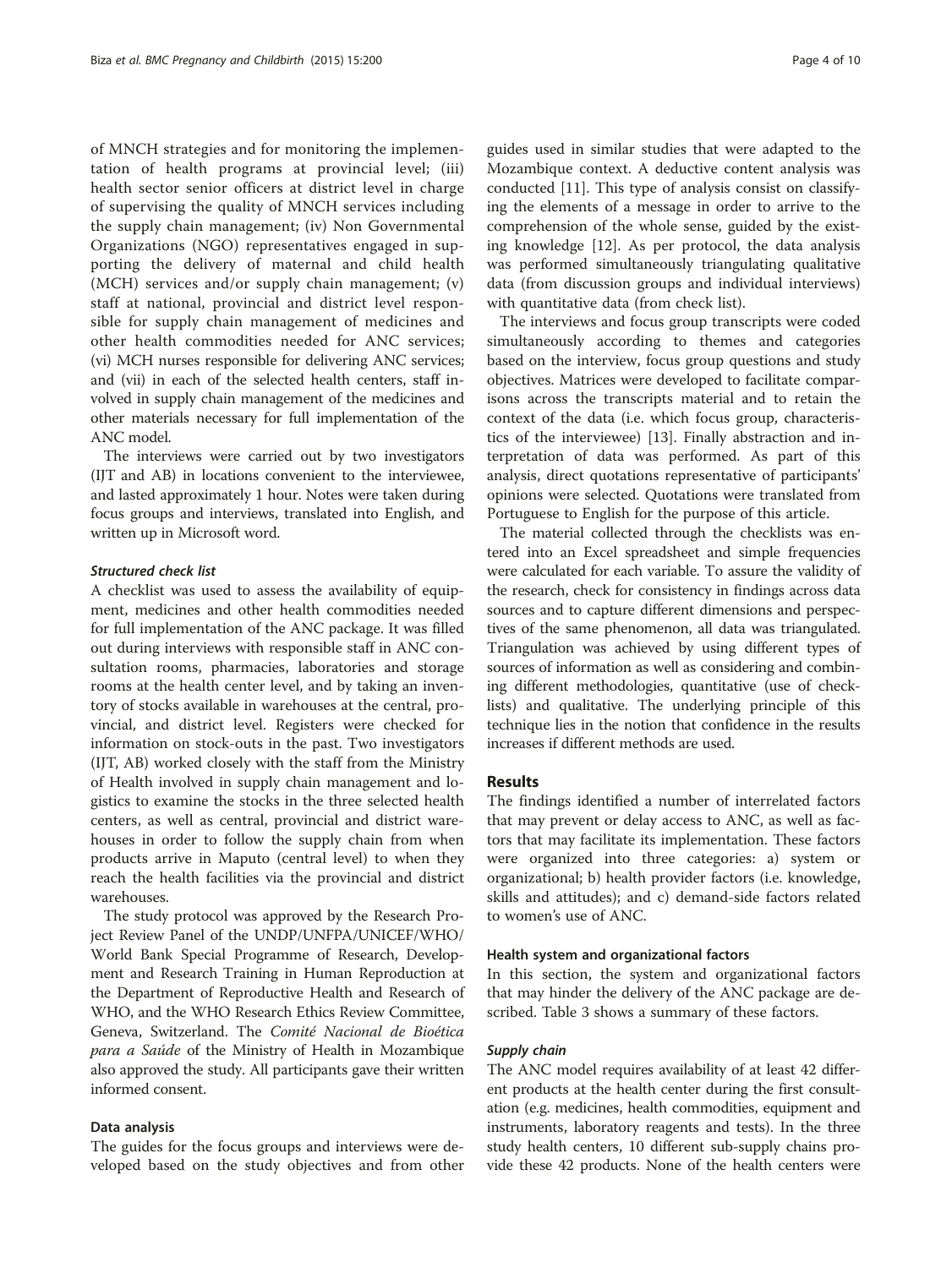<span id="page-4-0"></span>

| <b>Table 3</b> Organizational or system and health center level factors for the Implementation of ANC model |  |
|-------------------------------------------------------------------------------------------------------------|--|
|-------------------------------------------------------------------------------------------------------------|--|

| Factor                                                                  | Main barrier                                                                                           |  |  |
|-------------------------------------------------------------------------|--------------------------------------------------------------------------------------------------------|--|--|
| System or organizational factors                                        |                                                                                                        |  |  |
| Supply chain                                                            | Fragmentation due to multiplicity of supply chains and sub-supply chains                               |  |  |
|                                                                         | Lack of coordination between levels                                                                    |  |  |
|                                                                         | Lack of knowledge of the procurement and supply chain management concept                               |  |  |
|                                                                         | Lack of qualified personnel with experience in supply management                                       |  |  |
|                                                                         | Lack of protocols                                                                                      |  |  |
|                                                                         | Lack of reliable data for supply management                                                            |  |  |
|                                                                         | Deficiencies on storage system                                                                         |  |  |
|                                                                         | Difficulties for the distribution due to transportation deficiencies                                   |  |  |
| Audit and Supervision                                                   | Lack of regular supervision and monitoring visits affects the care provided                            |  |  |
| Health care providers continuing education system                       | Limited impact of the existing training models on ANC model                                            |  |  |
| Human Resources at health center level                                  | Staff shortage                                                                                         |  |  |
|                                                                         | Staff turnover                                                                                         |  |  |
|                                                                         | High workload                                                                                          |  |  |
| Goods and products at health center level                               | Lack of supplies                                                                                       |  |  |
| Environment conditions at HC level                                      | Lack of appropriate infrastructure to conduct the interventions of the package<br>in an integrated way |  |  |
| Patient Data Record System at health center level                       | Deficiencies on record system regarding patients' information                                          |  |  |
|                                                                         | Absence of training on data collection                                                                 |  |  |
|                                                                         | Lack of data collection forms                                                                          |  |  |
|                                                                         | Data recording fragmentation and duplication                                                           |  |  |
|                                                                         | Deficiencies on data analysis                                                                          |  |  |
| Factors related to the health providers knowledge, skills and attitudes |                                                                                                        |  |  |
| Health providers knowledge and skills                                   | Lack of awareness on quidelines and protocols implementation                                           |  |  |
| Health care provider attitudes                                          | Resistance to follow the procedures                                                                    |  |  |

observed to have all of the required products available at the time of data collection.

The malfunctioning of the supply chain system is related to problems with planning, procurement, storage and distribution of goods. Barriers identified to effective planning and management include (i) fragmentation of the system due to multiplicity of chains and sub-chains; (ii) lack of coordination between each level of the supply chain (i.e. health center, district, provincial and national warehouses) due to communication problems; (iii) lack of supply chain management personnel qualified and experienced resulting in a lack of awareness of procedures; and (iv) lack of defined protocols and instructions for supply chain management.

Basic and general procedures are in place for supply chain management throughout the public health system. However they are not always followed for a variety of reasons. The current system of inventory and record keeping is poorly designed, making it a challenge for health center staff to be able to anticipate needs and to avoid stock outs. Supplies are often not re-ordered until after stock-outs have already occurred. The absence of adequate storage rooms and refrigeration at the health centers also creates problems with ensuring stock of sufficient supplies in appropriate conditions. Transportation services are not properly designated for the distribution of health sector supplies, mainly from the district level to the health centers. Consequently, ambulances, which often breakdown or are required for transport of patients, are unofficially used for this purpose.

Health care providers interviewed noted that supplies needed for the interventions are generally not easily accessible and that they spend lots of time trying to obtain them:

"We do not measure the blood pressure because we do not have the device. We have many tensiometers but we do not have the stethoscopes. We only received sphygmomanometer (…) I'm here since February, and we haven´t assessed pregnant women's blood pressure…" [Nurse at Health Center]

# Continuing education system

Those interviewed noted that problems with the continuing education system to help providers stay up-to-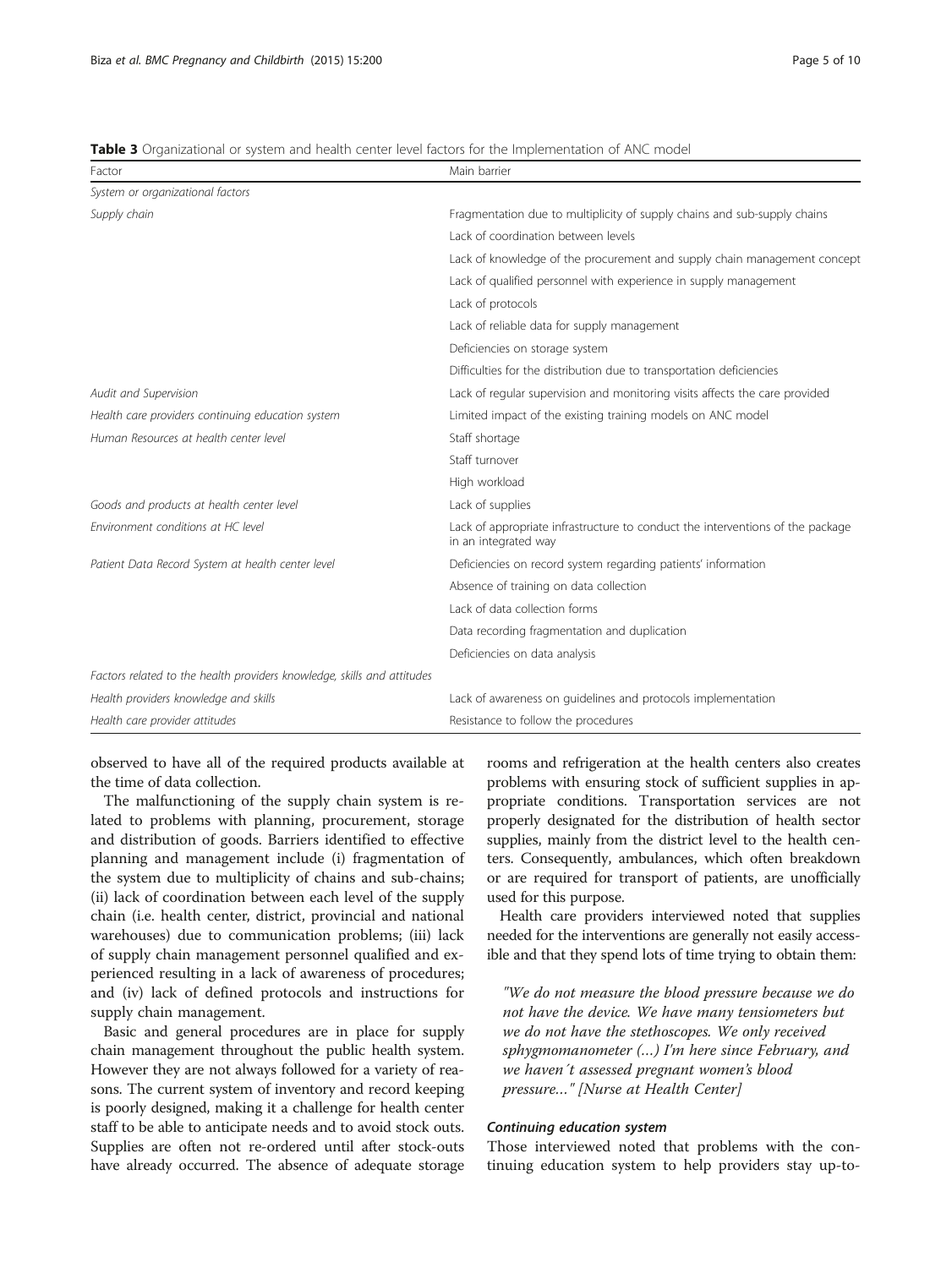date on the latest evidence-based guidelines hinders provider ability to fully implement the ANC model.

The continuing education system was designed as a "training of trainers program". This program focuses on MCH district supervisors, this model is seen by the nurses as exclusionary; it does not cover most of the nurses who directly provide services to users. Those who attend the training sessions do not replicate the trainings at the health center level; they complain on not receiving additional benefits (per diem) for participating on the sessions. Participants highlighted that they don´t find the sessions applicable to their daily practice. Transfer of information from the central level is not conducted systematically leading to insecurity and doubts regarding current care recommendations among health providers. Clinical guidelines and protocol updates are not readily available at peripheral health facilities.

# Audit and supervision

Health center informants identified the scarcity of supervision and monitoring visits as a barrier for full implementation of the ANC model. They indicated that the bi-annual supervision visits are not completed as planned. They perceive that increased supervision and training would be useful to refresh their skills, as well as for mentoring purposes and to help them address any difficulties they are facing.

#### Human resources at health center level

Health care providers stated that they endure a heavy workload and feel overburdened. MCH nurses are expected to deliver many services - ANC, delivery care, postpartum check-ups, family planning, basic emergency obstetric care, and newborn care. This situation is exacerbated at peripheral health centers where there are a single MCH nurse on duty.

For ANC provision, nurses are being asked to provide an increasing number of services during the first visit, which is often the only visit women attend. The limited time assigned for each visit (less than 10 to 15 minutes) results in nurses choosing to provide specific services from the ANC package at the expense of establishing a good rapport with the women and providing adequate counselling (particularly important for prevention of mother to child transmission (PMTCT) of Human Immunodeficiency Virus (HIV) services and syphilis tests). There are also high absenteeism and staff turnover rates, which increases the volume of work for the few remaining skilled and experienced providers.

Nurses perceive that they are unfairly blamed when service goals are not reached, which contributes to a tense environment. They are concerned that the increase in their responsibilities to provide all of the services in the ANC model is not accompanied by either an increase in the number of health providers devoted to providing care or by a reduced patient load:

"To provide the ANC package we experience great staff difficulties. Many clinics have only one nurse to provide antenatal care, so it is difficult to do everything with a desired quality (…) While the problem of human resources is not solved it will be difficult to improve the quality of the ANC provided". [Maternal Health Officer]

# Environmental conditions at health center level.

Women identified long waiting times and inadequate infrastructure as barriers to seeking ANC at the health centers. Women reported that they have to wait a long time for ANC due to the absence of an appointment system and shortage of human resources. Nurses typically work in the morning and all ANC consults, therefore, must occur in the morning hours. Women report lack of privacy of the exam rooms for counseling and other ANC services. These conditions also negatively impact the motivation of nurses to provide care.

# Patient record system at health center level

Health care providers reported that data were not routinely collected at the health centers because they often run out of data collection tools due to chronic shortages of office supplies. From their perspective, they do not receive the training needed to guarantee good quality of data collection and analysis.

There is an absence of protocols for data analysis, for example, and for sharing clinical results with health care providers and other staff. Moreover, multiple reporting systems co-exist, leading to registration duplicates and inefficiencies in the quality control process.

# Factors related to the health care providers' knowledge, skills, attitudes and behaviors

A summary of provider knowledge, skills, attitudes and behaviors that were identified as influencing successful implementation of the ANC model is presented in Table [3](#page-4-0).

# Knowledge and skills

Health care providers expressed a lack of awareness of current clinical guidelines and protocols (e.g. screening for HIV and syphilis or deworming protocols). Also, blood samples are often not adequately taken. Providers often take less blood than necessary and/or wait less time than indicated to obtain accurate results for HIV testing. Both situations might lead to invalid test results.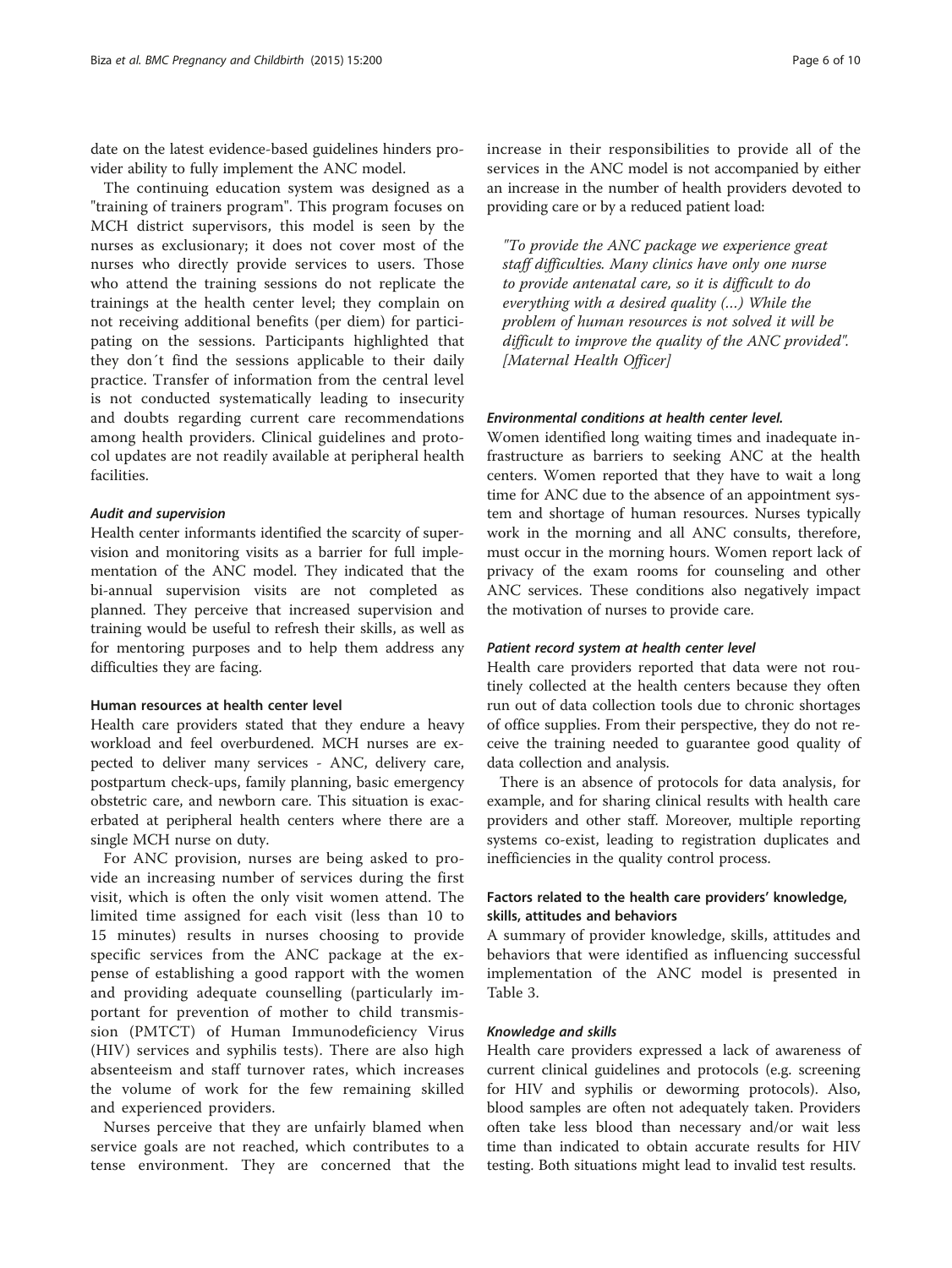# Attitudes, and behaviors

Health care providers are unable to deliver the full ANC package since they cannot establish a routine and effective workflow due to frequent stock outs of different supplies. Health care providers expressed that lack of time impairs their relationships with their clients. Even when the provider is aware of the existence of protocols, lack of time and adequate supervision impinges on their ability to fully implement them.

Authorities stated that health care providers are unmotivated and have a resistant attitude towards their responsibilities. Nurses contend that the circumstances they face in the health system result in negativity and a loss of motivation.

# Women's experiences

Focus groups held with women in the community and at the health centers identified other important factors related to implementation of the ANC model, catalogued below as either internal (related to individual characteristics) or external factors (related to the environment, organization and rules of the health system) (Table 4). Most respondents experienced several challenges when seeking ANC at the health centers.

# Internal factors: Women's knowledge and beliefs

Although supply stock outs, an unfriendly environment, and long waiting times discourage women from seeking ANC, women recognize the importance of ANC to check their own health status and their unborn baby's health.

"… It is important to know my health and also how the baby is. Sometimes I feel sick and I don´t know what's going on. Nowadays there are many diseases, I' m afraid to have them…" [Focus Group with ANC Users]

When asked about the importance of each of the components of the ANC package, however, women were unable to respond. Women's beliefs affected their adherence to some of the recommendations in the ANC model. For example, women's adherence to the full vaccination plan is poor due to their belief that receiving the first dose of tetanus vaccine is sufficient for the wellbeing of the baby and that other doses are not so necessary.

Women acknowledged that they are more open to receiving ANC at the health center than previous generations, and perceive a benefit to receiving care from both the formal public health system and from relatives or traditional community midwives.

"Most women come to the hospital now, those who do not want to come, trust on their relatives, others trust on the matrons working in neighborhoods" [FGD with ANC Users]

Women are motivated to seek ANC since they perceive that accessing ANC will give them formal entrance into the health system. Both women and nurses interviewed recognize that the main motivation for seeking ANC at the health center is the so called "opening the card" during the first consultation. This refers to the ANC registration card used in the health centers. It is considered a "passport" for access to maternity wards, as well as care after delivery for the mother and newborn. Women perceive that those who do not seek ANC may be mistreated or penalized during delivery and the postpartum period.

"Some women arrive at the clinic during the second or third month of pregnancy in order to "open the card". [Nurse at a Health Center]

Table 4 Pregnant women's barriers and facilitators for the use of ANC

| Factor & components                                                          | Barrier                                                                                                      | Facilitator                                                                                            |
|------------------------------------------------------------------------------|--------------------------------------------------------------------------------------------------------------|--------------------------------------------------------------------------------------------------------|
| Internal factors                                                             |                                                                                                              |                                                                                                        |
| Knowledge and Beliefs: Perceptions on<br>the ANC importance                  | Not aware of each component value neither its<br>significance, they are lay across beliefs.                  | It is recognized. Some women seem to be giving up<br>the idea of receiving care at the community level |
|                                                                              |                                                                                                              | They seek to "open the record" in order to make<br>easier admission for delivery at health center      |
| Attitudes & Behaviors: Approach to the<br>health system for ANC and delivery | Arrival to ANC care during 2nd and 3rd trimester, due<br>to impossibility to prove the pregnancy             | Willingness to deliver at institutional level.                                                         |
|                                                                              | Perception that they will not receive any care until<br>pregnancy is evident.                                |                                                                                                        |
| <b>External factors</b>                                                      |                                                                                                              |                                                                                                        |
| Accessibility: Transportation                                                | Distance and lack of transportation prevents accessing<br>to health centers and laboratory                   |                                                                                                        |
| Accessibility: Economic                                                      | Pregnancy test are not affordable, resulting into late<br>consultation                                       |                                                                                                        |
|                                                                              | Lack of integral free treatment to partners for syphilis<br>treatment, prevent women to succeed in treatment |                                                                                                        |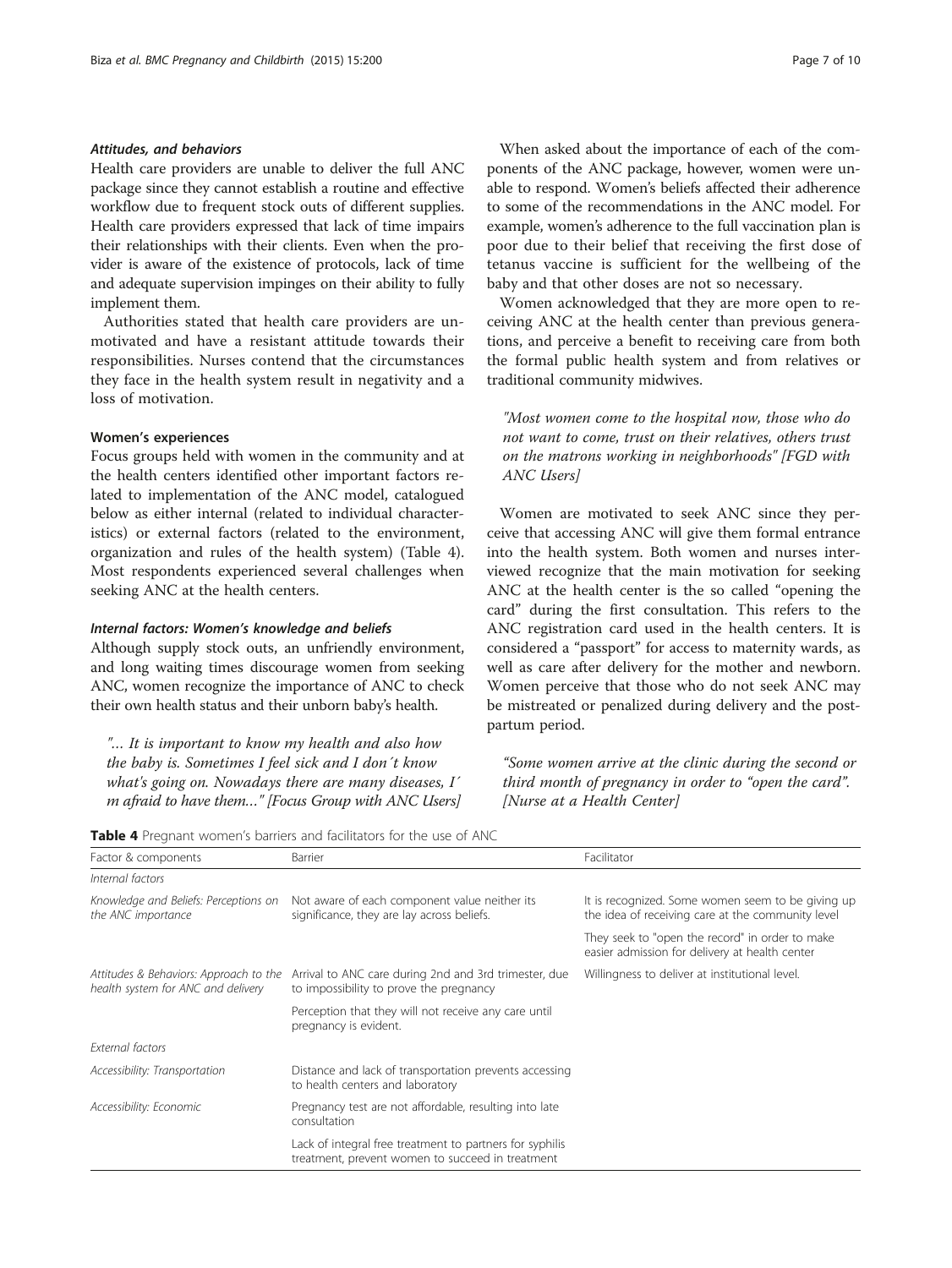Usually the first visit for ANC occurs during the second trimester of pregnancy. Women explained that this is often because they cannot receive services without pregnancy confirmation. Given that health centers do not have pregnancy tests available, confirmation of pregnancy is limited to visual or physical examination of a women's belly. Primiparous women in the study area traditionally do not seek care until the pregnancy can be visually confirmed:

"Depends… and sometimes varies, but it is not common for a two month pregnant woman to go to the clinic, they must first expect to receive advice at home. (…) According to our tradition we have to wait until the belly is visible, that confirms the pregnancy" [Focus Group with women at the community]

"When they arrive on the second month and we can´t confirm the pregnancy by the physical examination we request them to buy a test at a private pharmacy or come back when the pregnancy is visible. If I can´t feel the pregnancy we can´t open the file because I'm not sure if the woman is pregnant" [Nurse at a Health Center]

There is a tradition that the first delivery should take place at home because it is the opportunity for the primiparous to learn from older and experienced women traditional knowledge regarding maternity. However we have observed that in general, women agree that it is important to give birth at maternities. They noted that women who did not attend ANC –and do not have the ANC registration card– would not dare to go for institutional delivery as they are afraid of being mistreated by the nurses. These women go to the health centers only for the postpartum visit.

#### External factors: transportation and economic factors

Lack of transportation and distance to facilities were recognized as barriers to seeking ANC by women and health care providers interviewed. Some health centers do not offer testing services, and must refer women to the nearest health facility where laboratory facilities are available. This creates an additional cost for women who must travel to another health center for testing. Women often, as a consequence, opt as an alternative to visit a traditional community midwife who is more accessible.

Regarding anemia tests: "We used to have hemoglobinometers but they are broken since March (for more than 3 months at the moment of the interview). Now we send the women to the laboratory, they have the blood extraction there, however many times the results are not collected, it is not easy for the women to return to collect them because of the distance" [Health Center Official]

Furthermore, the success of syphilis treatment —which is free for pregnant women in Mozambique— depends on families assuming the cost of treatment for partners in order to avoid reinfection.

# Discussion

This research shows that most of the ten components included in the ANC model are not fully implemented in the three study health centers. A number of contributing supply and demand side factors were identified, including factors related to organizational and structural issues, health care providers, and women's perceptions of available care. The dysfunction of the public health sector supply chain is an urgent problem that must be prioritized for action since the implementation of the ANC model depends fundamentally upon the availability of a large package of specific supplies. Supply chain problems identified include poor coordination across and within levels of the health system; fragmentation of supply lines; lack of qualified and experienced staff; absence of clear protocols at each level; lack of reliable data for tracking and recording supplies; and deficiencies in transportation and health centers' storage facilities.

Cultural beliefs coupled with the lack of pregnancy tests at health facilities influence women's decision on when to seek ANC during pregnancy, which is often later on when the pregnancy becomes visible. Other studies also described that women hide pregnancy and delay prenatal care due to fear that they and their unborn infants would be targets of witchcraft or sorcery by jealous neighbors and kin [[14](#page-9-0)]. Accessing ANC only after a pregnancy is visible reduces the number of ANC visits a woman can make prior to childbirth, and, consequently jeopardizes her ability to receive all recommended services. Delivery of effective tetanus and malaria preventive measures, for example, depends upon at least two visits to the health center, and testing and treatment of syphilis and HIV also depend upon a second appointment for follow-up treatment and counseling. Provision of folic acid and ferrous sulphate lacks effectiveness when administered later than the second trimester.

The most important reason women provided for attending ANC is to gain formal entrance into the healthcare system, including easier access to an institutional delivery and postpartum care. Similar to other studies in low-resource countries, our findings showed that women are not aware of the importance of each of the ANC interventions and do not, therefore, understand why professional care beyond one visit during pregnancy is critical to their health and the health of their unborn baby [[14](#page-9-0)–[16\]](#page-9-0).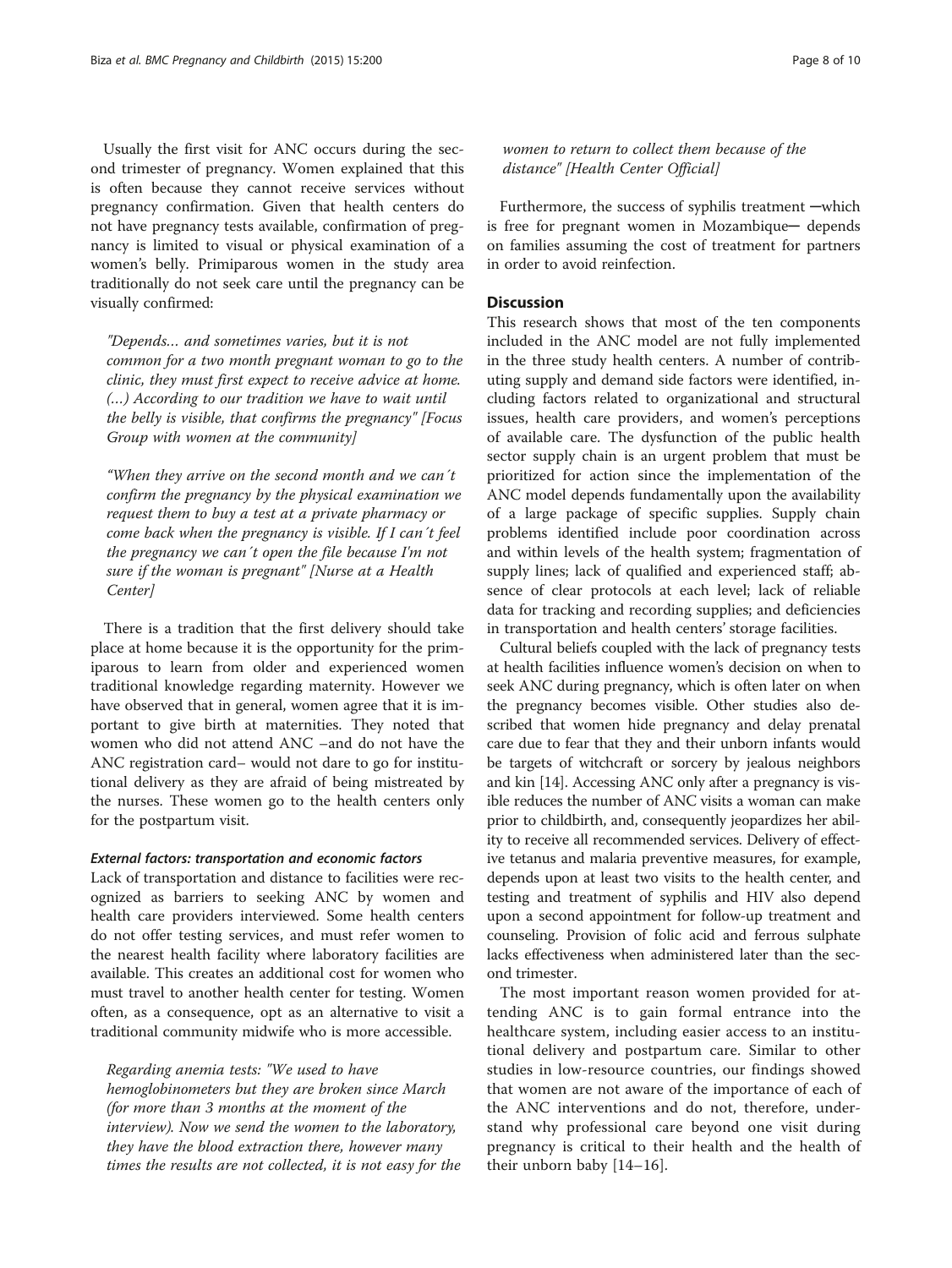<span id="page-8-0"></span>Also consistent with other research in low-resource settings, women identified lack of transportation, the distance to clinics, costs related to seeking care, inadequate infrastructure, and long waiting time at the health center as barriers to accessing ANC [[17](#page-9-0)–[20\]](#page-9-0).

## Strengths and limitations of this study

To our knowledge this is the first qualitative analysis related to ANC undertaken in Mozambique with the full involvement of the Ministry of Health and with immediate application to the design and evaluation of an intervention to increase provider uptake of a package of evidence-based services for ANC [\[10](#page-9-0)].

Socio-demographic information of participants was not collected in this research, but each category of key informant participants was well described. Since the sessions were not audio-taped and the analysis were based on the notes taken by the interviewers, recall bias could be introduced.

Triangulation was performed to ensure validity of the information gathered. Key informants with different points of view were interviewed to try and capture as much information as possible from all stakeholders on factors impeding and facilitating uptake of the ANC model. Two analyst and at least two observers were involved in data analysis and review, and any discrepancies

Table 5 Recommendations to improve ANC in Mozambique

- Strengthen delivery of care by (1) defining an integrated package that includes standardized tools for supervision; (2) adapting training models according to health care providers' professional requirements, and (3) simplifying and updating protocols for ANC interventions.
- Defining and strengthening a strategy for the organization of services delivery at the health facility level by addressing human resources efficiency while defining and developing a strategy for task shifting and realistically assessing the number of patients that can be attended by each provider.
- Involve the community by disseminating information about the importance of each component of ANC, and pregnant women's right to attend antenatal care for their health and the health of their unborn baby.
- Regarding the supply chain for products required for the ANC interventions, we recommend to:
- Introduce the use of an ANC kit system containing the necessary medicines, health commodities, laboratory supplies, equipment; provide adequate storage place for the kits that would give the provider easy and quick access to the necessary supplies.
- Develop protocols for the procedures of obtaining and maintaining the stock of supplies required for implementation of the ANC package; introduce a tracking sheet to monitor the stock levels of the supplies.
- Predefine a format for ordering products for the ANC package: use the number of ANC consultations as the basis for determining needed supplies.
- Improve coordination and follow-up of medicines and health supplies by designating one person at the health center responsible for assessing the availability of the products necessary for ANC.

in coding or in interpretation of the findings were discussed until consensus was reached [[21\]](#page-9-0).

# Conclusions and recommendations

Based on the findings of this study, we suggest a number of interventions for improving the implementation of the ANC in Mozambique. These are described in Table 5 and suggest the need for profound and urgent revisions to the supply chain system, human resources in-practice training and supervision and environmental conditions. The next immediate steps for the team of experts conducting this research, including responsible individuals in the Ministry of Health, will be to use these results and conclusions to inform the development of an intervention to increase the use of a package of evidencebased services for ANC in Mozambique with the ultimate goal to improve maternal, perinatal and neonatal health outcomes [\[10](#page-9-0)].

# Additional file

[Additional file 1:](http://www.biomedcentral.com/content/supplementary/s12884-015-0625-x-s1.pdf) Detailed methods. Includes: population served by the clinics, detailed description of focus groups, detailed of the training conducted for the facilitators of the focus groups, description of the recording of the interviews and focus groups discussions, and the informed consent form. (PDF 92 kb)

#### Competing interests

The authors declare that they have no competing interests.

#### Authors' contributions

MC, JR, MM, FA, MT and APB conceived the study and developed the first protocol. AB and IJT collected the data of the formative research. DG organized and coordinated the phase of the data collection. MC and MB wrote the manuscript in collaboration with AB, IJT, JR and APB. AB, IJT, MC, MB, JR, BC, MM, MHN, FA, AA, EB, AC, LC, TD, DG, AMG, CRM, AM, NBO, MW, MT and APB participated in the design of the study and contributed to the writing and revising of the study protocol and manuscript. All authors approved the final manuscript.

#### Acknowledgements

We want to thank the Mozambican institutions who kindly accept to participate in this research through their health providers. From Tete Province: HC annexed to the rural hospital of Songo. From Maputo City: Health Center (HC) 1ro de Maio, HC da Matola II in Maputo Province, and from Cabo Delgado Province, HC annexed to rural hospital of Montepuez. This project is funded by the Flanders International Cooperation Agency (FICA).

#### Author details

<sup>1</sup>International Center for Reproductive Health (ICRH-Mozambique), Maputo, Mozambique. <sup>2</sup>Montevideo Clinical and Epidemiological Research Unit (UNICEM), Montevideo, Uruguay. <sup>3</sup>Institute for Clinical Effectiveness and Health Policy (IECS), Buenos Aires, Argentina. <sup>4</sup>Institute for International Programs, Johns Hopkins Bloomberg School of Public Health, Baltimore, MD, USA. <sup>5</sup>Department of Reproductive Health and Research, UNDP-UNFPA-UNICEF-WHO-World Bank Special Programme of Research, Development and Research Training in Human Reproduction, World Health Organization, Avenue Appia 20, Geneva CH-1211, Switzerland. <sup>6</sup>Mozambique Country Office, World Health Organization, Maputo, Mozambique. <sup>7</sup>Mozambique Ministry of Health, Maputo, Mozambique. <sup>8</sup>Institute of Tropical Medicine, Antwerp, Belgium. <sup>9</sup>Central de Medicamentos e Artigos Médicos Maputo, Mozambique.